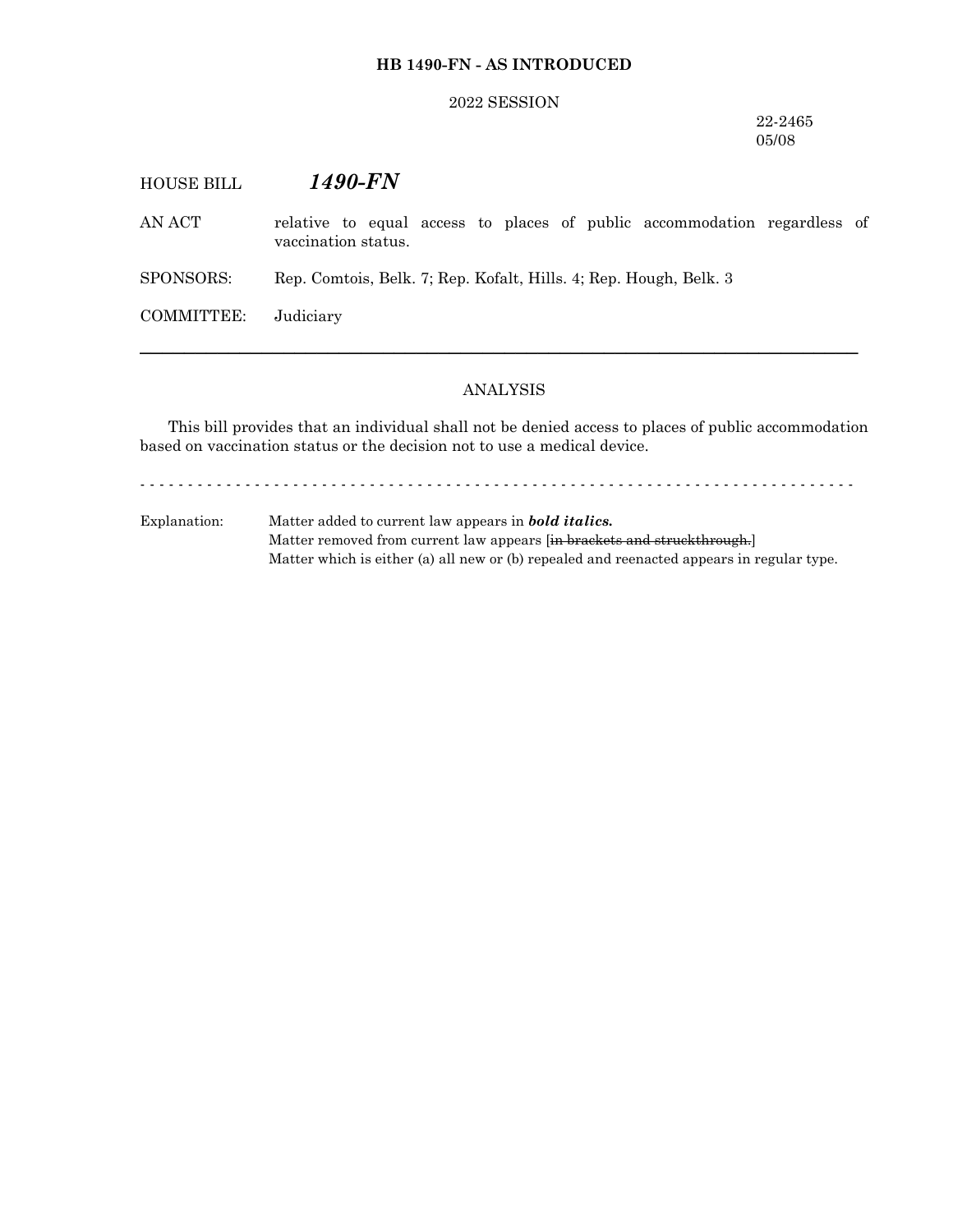### **HB 1490-FN - AS INTRODUCED**

## STATE OF NEW HAMPSHIRE

*In the Year of Our Lord Two Thousand Twenty Two*

AN ACT relative to equal access to places of public accommodation regardless of vaccination status.

*Be it Enacted by the Senate and House of Representatives in General Court convened:*

1 Equal Access to Public Accommodations a Civil Right. Amend RSA 354-A:16 to read as follows: 1 2

354-A:16 Equal Access to Public Accommodations a Civil Right. The opportunity for every individual to have equal access to places of public accommodation without discrimination because of age, sex, gender identity, race, creed, color, marital status, physical or mental disability*, vaccination status,* or national origin is hereby recognized and declared to be a civil right. In addition, no person shall be denied the benefit of the rights afforded by this section on account of that person's sexual orientation *or because the person refuses to use a medical device*. 3 4 5 6 7 8

2 Effective Date. This act shall take effect 60 days after its passage. 9